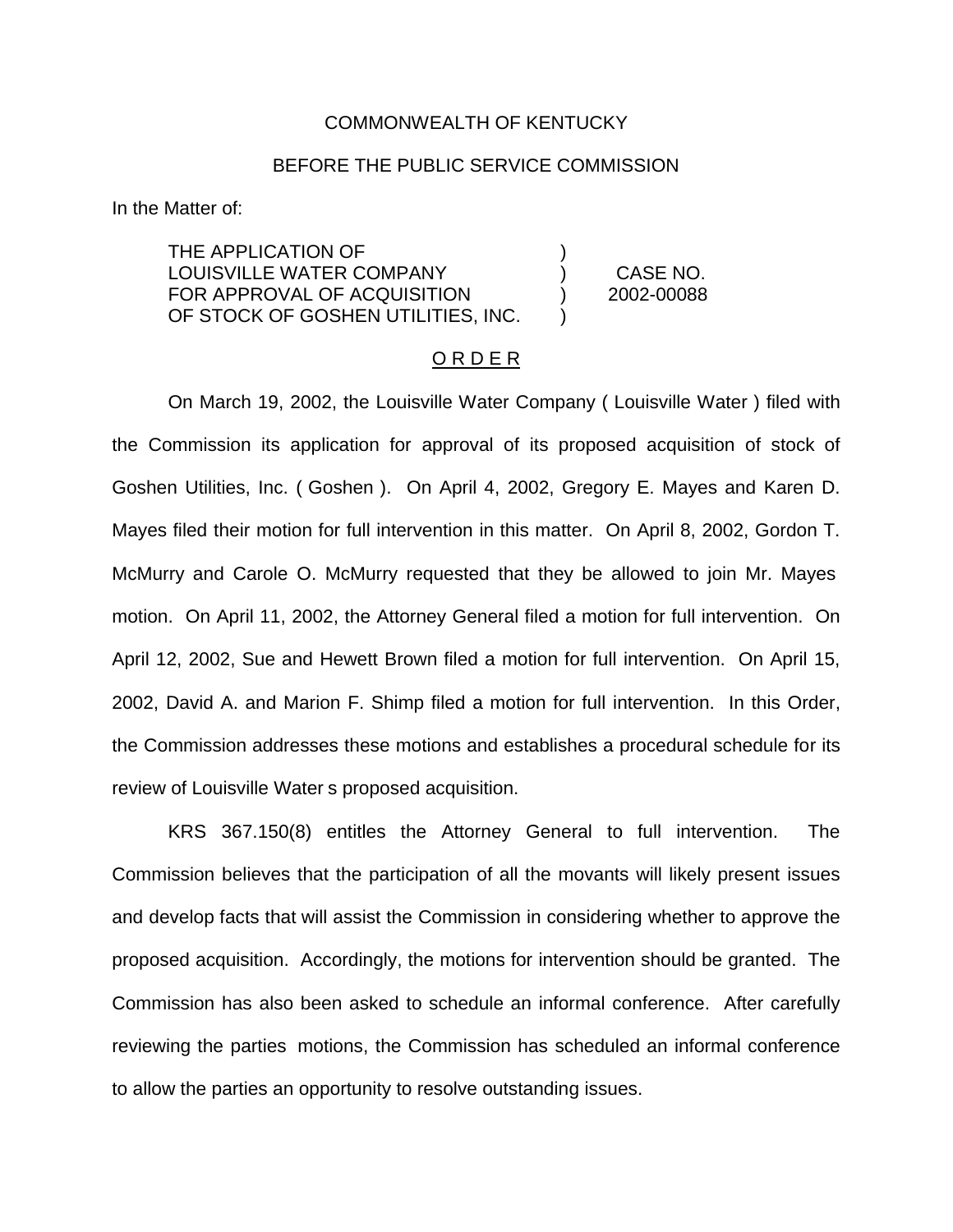KRS 278.020(5) requires Commission approval of the proposed acquisition. The statute further requires the Commission to make a final decision on the proposed acquisition within 60 days following the date of the application s filing unless it is necessary, for good cause shown, to continue the application. If good cause for an extension exists, the Commission may extend the review period for an additional 60 days.

Therefore, pursuant to KRS 278.020, good cause exists to extend the review period to 90 days.

The Commission, having been sufficiently advised, IT IS HEREBY ORDERED that:

1. The motions for full intervention of Gregory E. and Karen D. Mays, Gordon T. and Carole O. McMurry, Sue and Hewett Brown, David A. and Marion F. Shimp, and the Attorney General (hereinafter Petitioners ) are granted.

2. Each Petitioner shall be entitled to the full rights of a party and shall be served with the Commission s Orders and with filed testimony, exhibits, pleadings, correspondence, and all other documents submitted by parties after the date of this Order.

3. Should any Petitioner file documents of any kind with the Commission in the course of these proceedings, said Petitioner shall also serve a copy of said documents on all other parties of record.

4. The period for reviewing Louisville Water s proposed acquisition is extended to 90 days.

-2-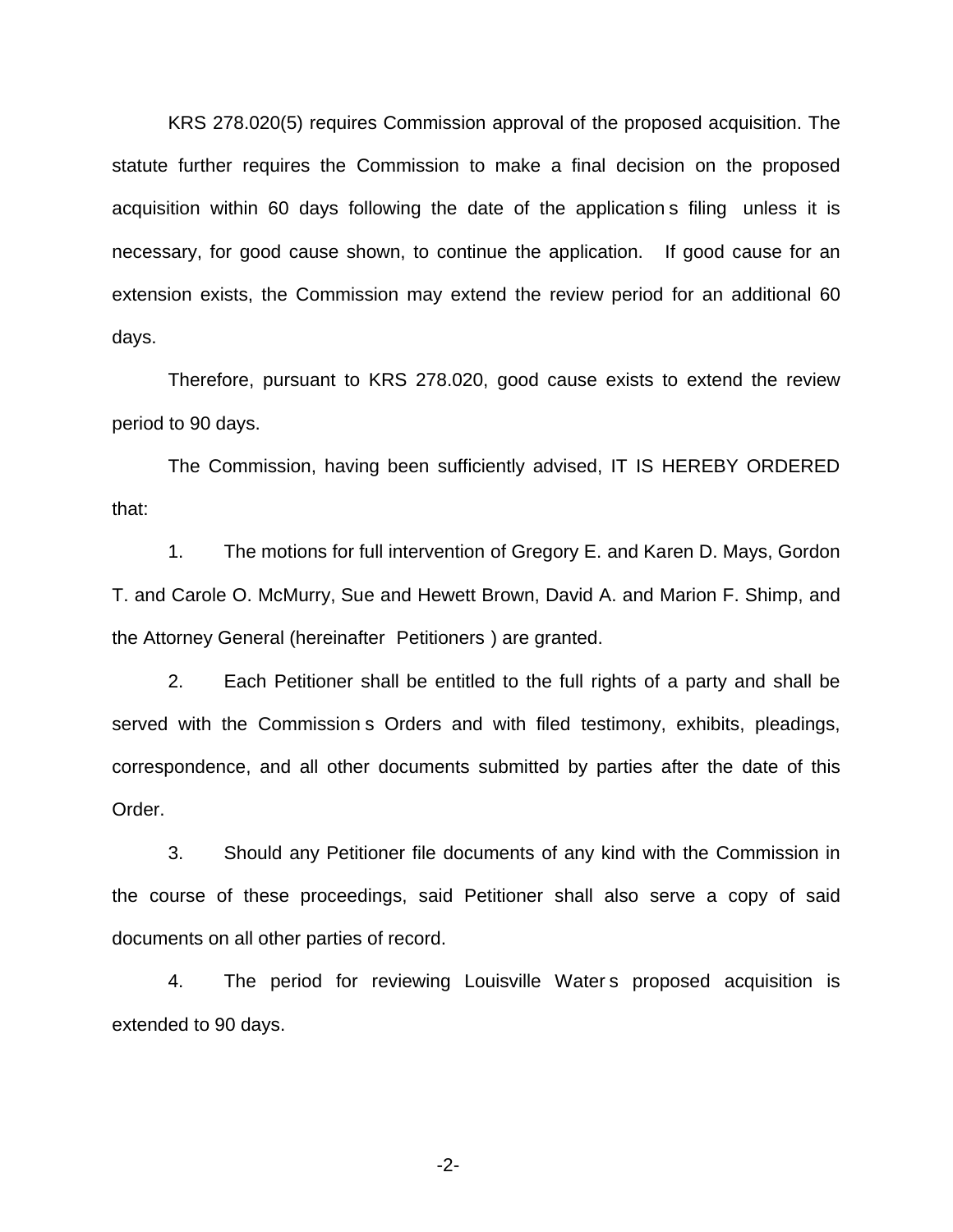5. The parties shall adhere to the procedural schedule set forth in Appendix A to this Order.

Done at Frankfort, Kentucky, this 18<sup>th</sup> day of April, 2002.

By the Commission

ATTEST:

Tuana  $\overline{\phantom{a}}$ 川一 **Executive Director**